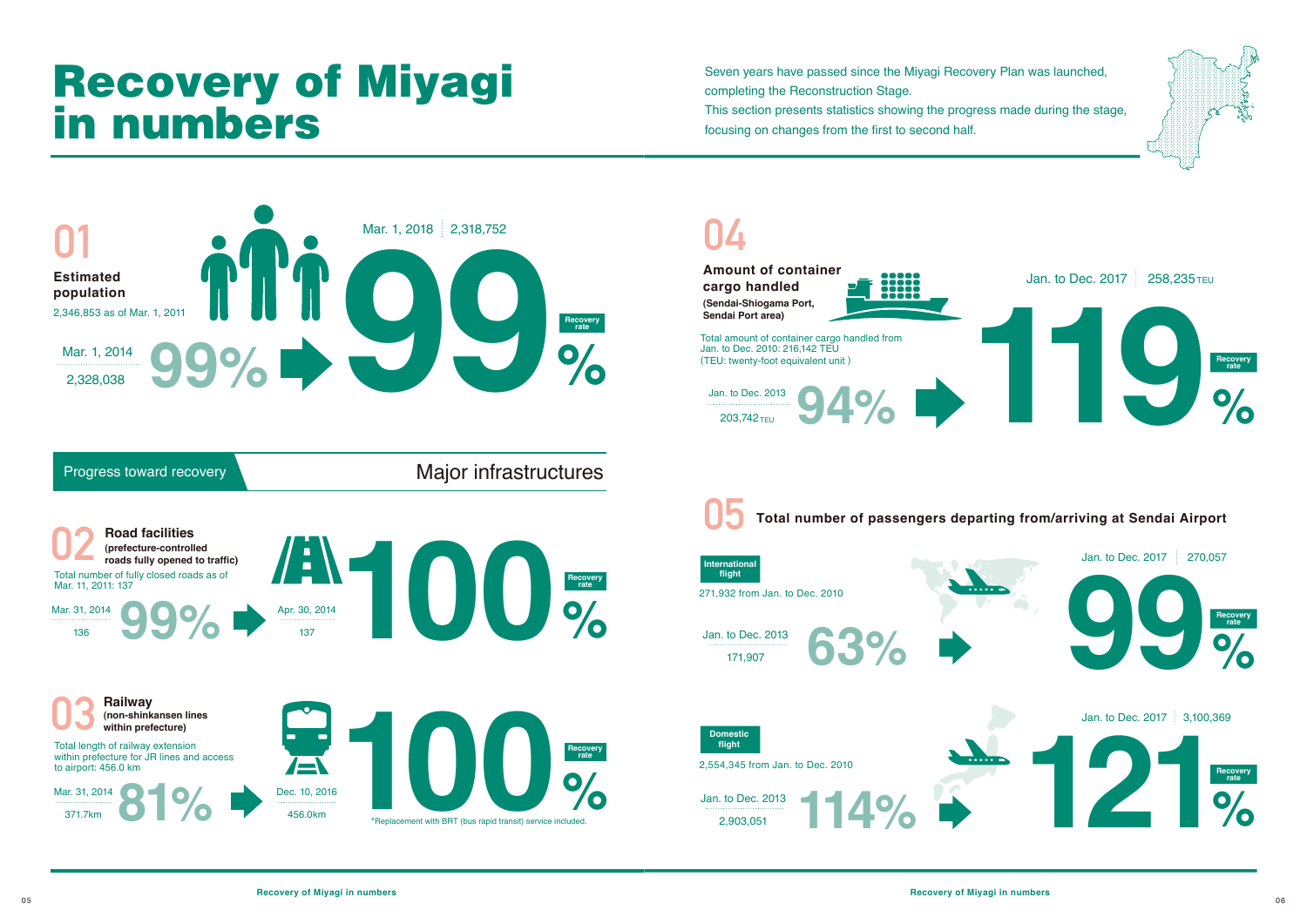## Progress toward recovery **Environment, lifestyle, sanitation, waste**

## Progress toward recovery Healthcare, medical care, welfare

# **06**

123,630 as of Apr. 30, 2012 (at peak)



### **Total number of residents of temporary housing**

\*Breakdown by type Prefabricated housing: 2,878 (1,481 households) as of Mar. 31, 2018 Privately rented housing: 3,678 (1,631 households) as of Mar. 31, 2018 Others deemed as temporary housing: 56 (24 households) as of Mar. 31, 2018





\*For the purpose of this report, "centers affected by the disaster" have applied for subsidies, etc. for post-disaster recovery. \*The number of reopened centers includes those reopening at substitute facilities.

\*For the purpose of this report, "centers affected by the disaster" have applied for subsidies etc. for post-disaster recovery. \*The number of reopened centers includes those reopening at substitute facilities.

\*For the purpose of this report, "centers affected by the disaster" have applied for subsidies, etc. for post-disaster recovery. \*The number of reopened centers includes those reopening at substitute facilities.







\*For the purpose of this report, "institutions affected by the disaster" have applied for subsidies, etc. for post-disaster recovery. \*The number of reopened institutions includes those reopening at substitute facilities.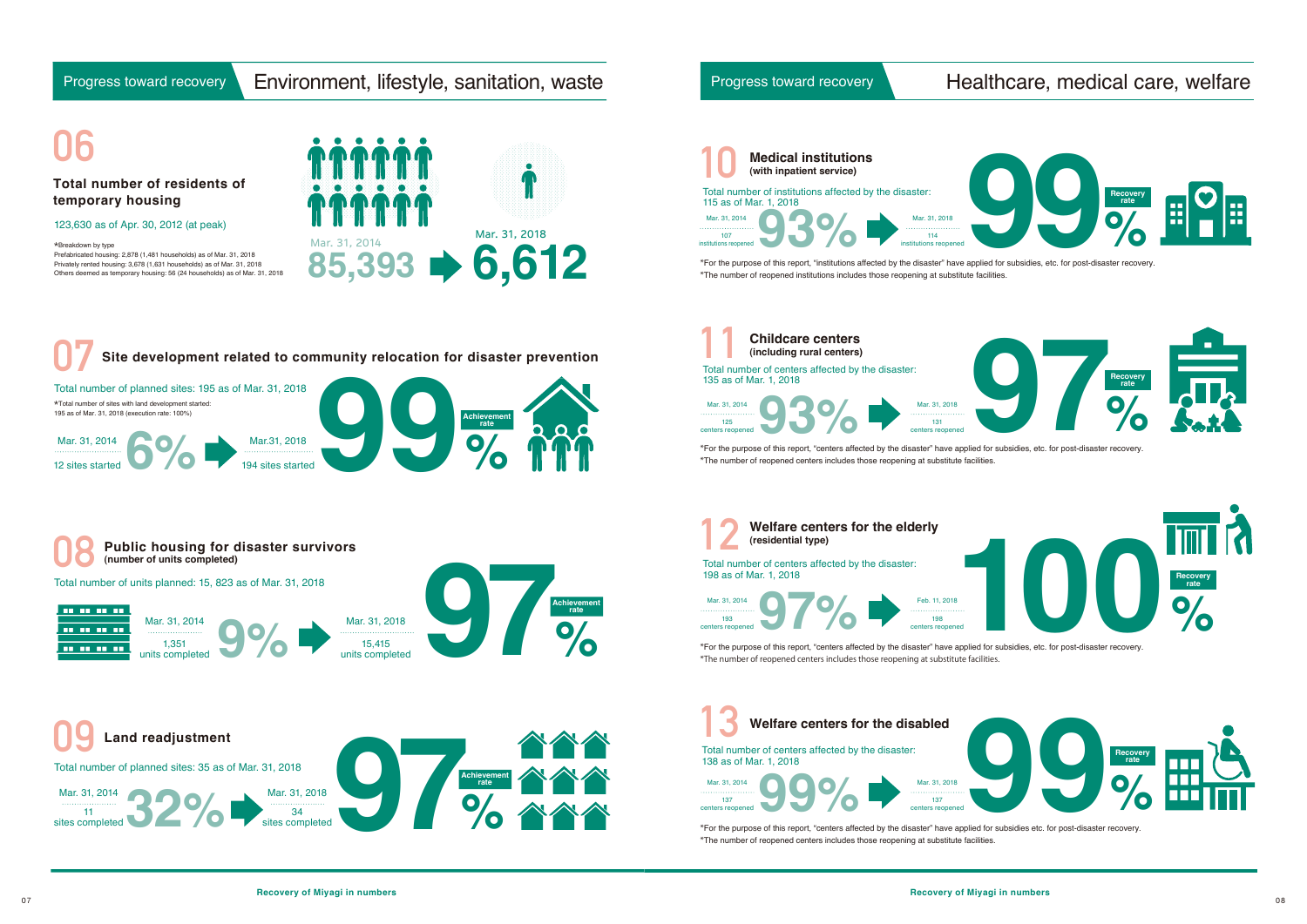### Progress toward recovery | Economy, commerce, tourism, employment